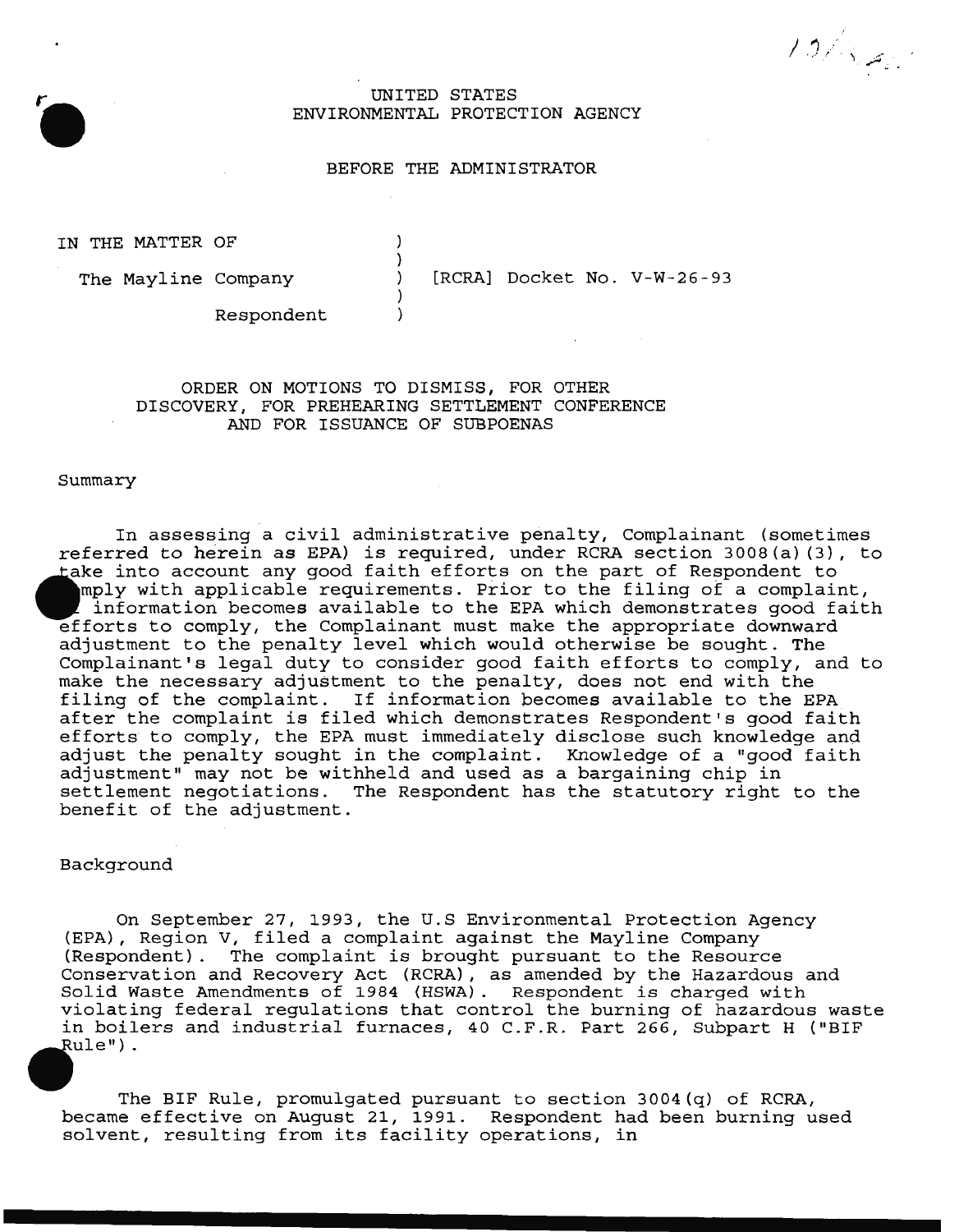$- 2 -$ 

a hazardous waste boiler since 1987. On or about September 24, 1992, Respondent sent EPA a Notification of Hazardous Waste Activity and a request for an exemption from the BIF Rule as a small quantity burner (SQB) for its hazardous waste boiler. On November 10, 1992, EPA performed an inspection for compliance with the BIF Rule at Respondent's facility.

Thereafter, the complaint was issued. It alleges that Respondent does not meet the exemption criteria for a small quantity burner status, and that Respondent violated various provisions of the federal requirements for burning hazardous waste in boilers.

I. Motion to Dismiss

Respondent moved to dismiss the complaint with prejudice on grounds that Complainant failed to perform its statutory duty under section 3008(a) (3) of RCRA, 42 U.S.C. 6928(a) (3). Specifically, Respondent alleges that in assessing the penalty, Complainant failed to take into account Respondent's good faith efforts to comply with the applicable requirements. Respondent states that Complainant's refusal to comply has caused Respondent substantial prejudice for which there is no relief thout dismissal of the complaint with prejudice. Sanctions are also quested including payment of costs for Respondent's defense in this proceeding.

Complainant responded to the motion, asserting that good faith efforts to comply do not constitute a defense to liability or grounds for dismissal. Complainant claims that EPA is not required to take into account any possible good faith efforts to comply at the time an administrative penalty is initially proposed. According to the Complainant, it is not expected to know at the time it issues the complaint all factors relevant to assessing the penalty. Complainant argues that the Administrative Law Judge considers those factors in the course of the hearing.

Complainant is correct that a Respondent's good faith efforts to comply does not relieve it of liability. But, the Complainant is incorrect in its conclusion that good faith efforts to comply need not be taken into consideration at the time of the filing of the complaint.

To the contrary, section 3008(a) (3) of RCRA requires the Administrator of the EPA to take into account Respondent's good

 $\frac{d}{dt} \left( \frac{d}{dt} \right) = \frac{1}{2} \left( \frac{d}{dt} \right)$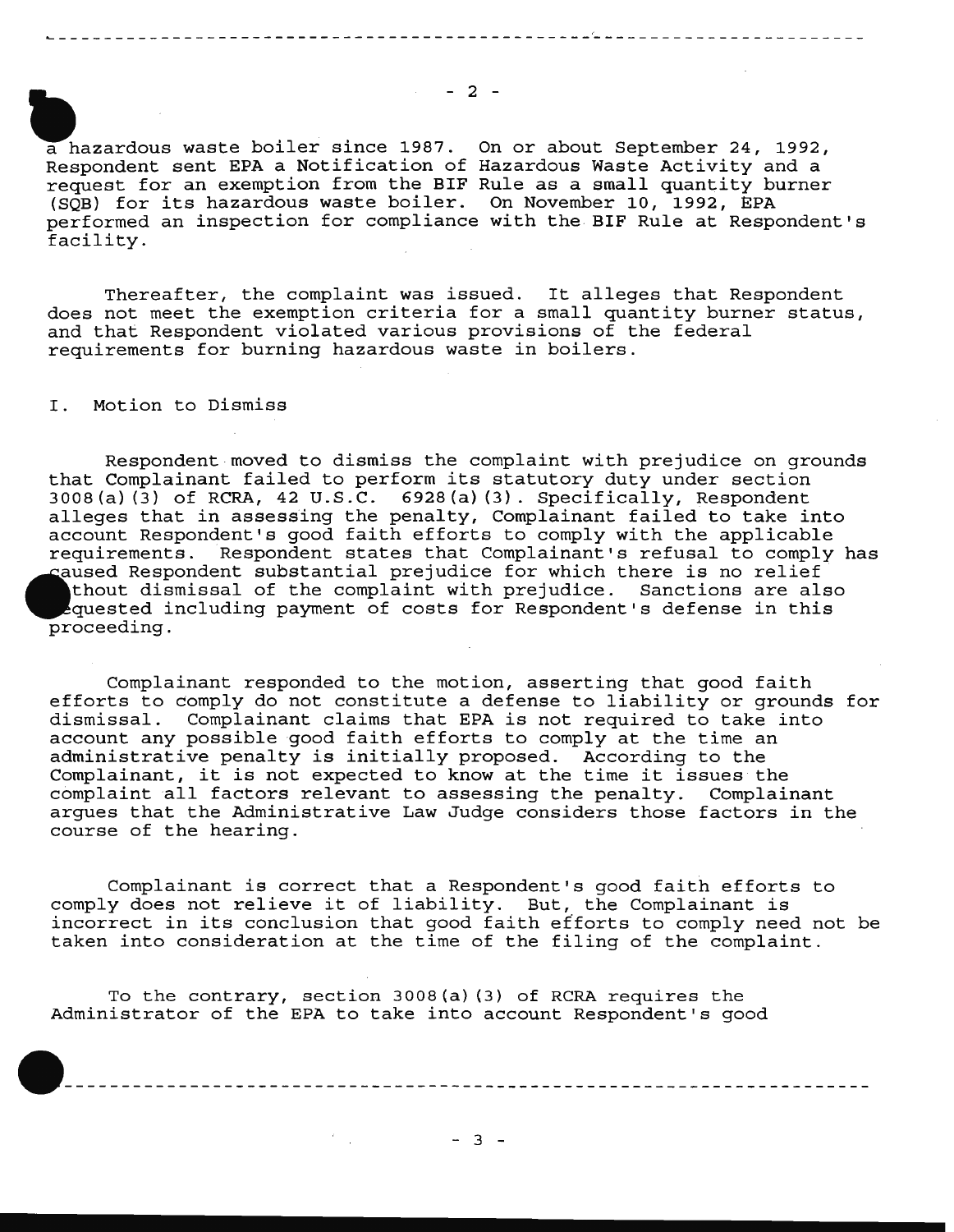~aith efforts to comply in determining the penalty to be sought in the complaint. 1/

"Any penalty assessed in the order shall not exceed \$25,000 per day of noncompliance for each violation of a requirement of this  $subchapter.$  In assessing such a penalty, the Administrator shall take into account the seriousness of the violation and any good faith efforts to comply with applicable requirements."

1/ The Administrator delegated to the Complainant (the Associate Division Director, Office of RCRA, Waste Management Division, Region 5) the authority to act under RCRA section 3008. (Complaint at 1.)

The obvious question raised by this language is--when does the Administrator assess the penalty? Is it before, or after, the filing of the complaint? If section 3008(a) (3) is read in a vacuum, it could be argued that the Administrator assesses penalties only in final orders after a hearing. However, a reading of other parts of Section 3008 makes clear that the Administrator's penalty assessment is meant to encompass the penalty amount sought by the Administrator in the original complaint. The path which leads to this conclusion is easy to follow.

RCRA section 3008(a) (1) provides that "whenever the Administrator determines that any person has violated any requirement of this bchapter the Administrator may issue an order assessing a civil penalty  $\sigma$  any past or current violation...." Section 3008(b) goes on to confer the right to a hearing for person(s) before any order issued under section 3008 can become final.

"Any order issued under this section shall become final unless, no later than thirty days after the order is served, the person or persons named therein request a public hearing."

Since the "order assessing a civil penalty" becomes final if no request for a hearing is made, it is obvious that the statute

\_\_\_\_\_\_\_\_\_\_\_\_\_\_\_\_\_\_\_\_\_\_\_\_\_\_\_\_\_\_\_\_\_\_\_ 

 $- 4 -$ 

also refers to that order issued as part of the EPA's original complaint. 2/

2/ The 1990 RCRA Civil Penalty Policy (Penalty Policy) clearly acknowledges the Complainant's responsibility for considering good faith efforts to comply by requiring an adjustment to the gravity- based penalty level for those efforts. The Penalty Policy states, "In calculating the amount of proposed penalty to be included in the administrative complaint, Agency personnel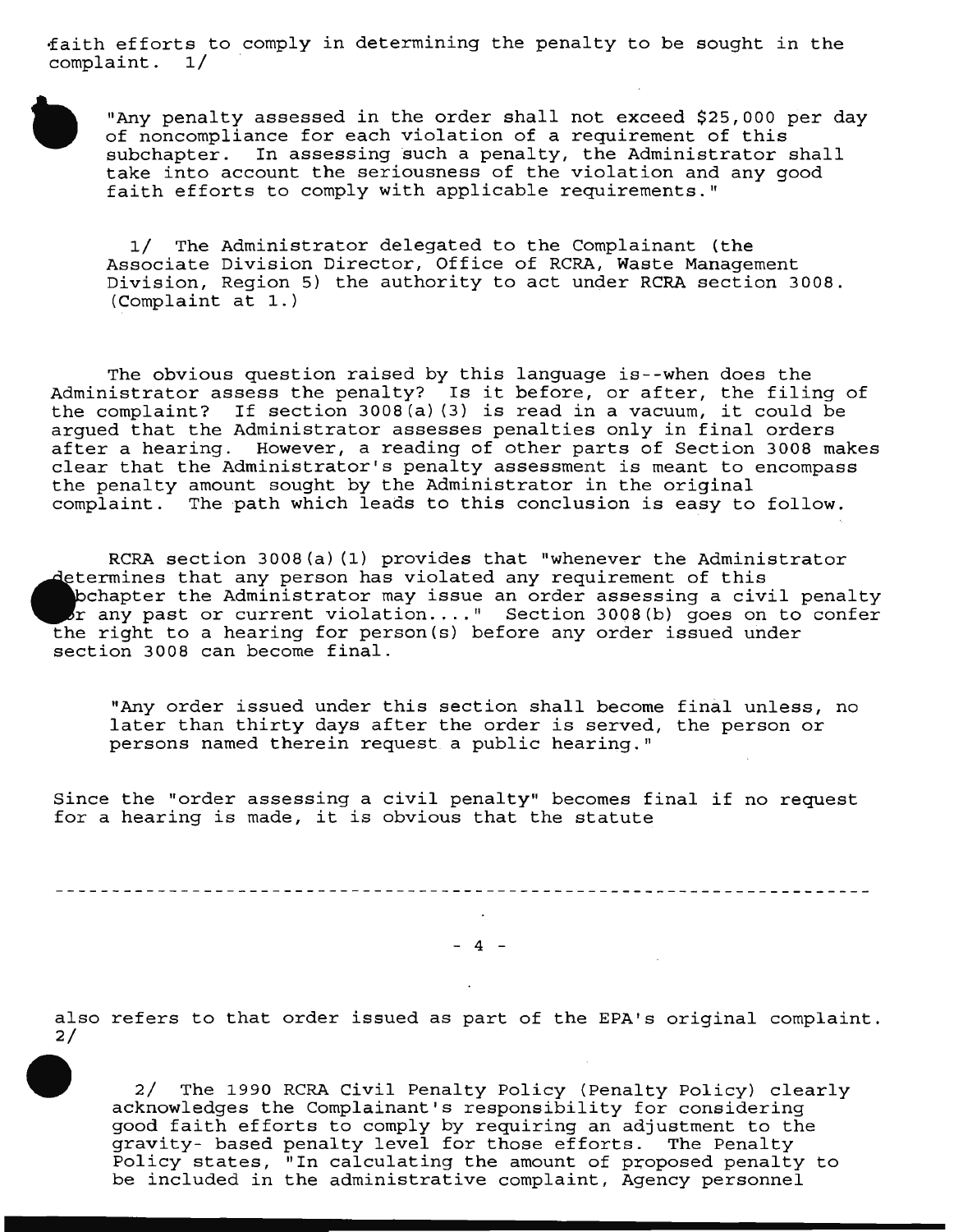should total (1) the gravity-based penalty amount  $\ldots$  and (2). . subtract from this sum an amount reflecting any downward adjustments in the penalty based solely on respondent's 'good faith efforts to comply with applicable requirements' about which the Agency is aware." (Penalty Policy at 11; see also Penalty Policy at 1, 32.)

The statute therefore imposes an affirmative obligation on the EPA to make adjustments to the penalty for good faith efforts to comply. Accordingly, at the time the complaint is in the preparation stage, all information relevant to the respondent's good faith efforts to comply which is available to EPA must be reviewed and taken into account in calculating the proposed penalty. At this prefiling stage the EPA presumably would be making inquiries in this regard and would document any and all factual information that may be relevant to good faith efforts to comply and any statements made by the Respondent in that regard. (See Penalty Policy at 6-7.)

The Complainant's legal duty under the statute (remember, the Complainant is filling the legal shoes of the Administrator) to consider good faith efforts to comply in arriving at the proposed penalty level is a continuing one. It does not end once a complaint is filed. There is nothing in the statute or its legislative history which would suggest that the Administrator's obligation is lifted or discharged once EPA files its complaint. If information becomes available to the EPA after the complaint is filed which demonstrates Respondent's good faith efforts to comply, the EPA must proceed immediately to make the appropriate wnward adjustment to the proposed penalty contained in the complaint. larly, the EPA must also make the appropriate downward adjustment to penalty in any ongoing settlement discussions, and in its evidence if the case goes to hearing.

Unlike private parties to a dispute, the government should have no axe to grind here, other than one of faithful adherence to the statute. Knowledge of what the EPA considers to be a good faith adjustment therefore may not be"withheld and used as a bargaining chip in settlement negotiations. It must be immediately acknowledged and disclosed. As a matter of law, the Respondent's originally assessed penalty must be reduced by the amount of the good faith adjustment upon its discovery. To be sure, differences, resolvable sometimes only through formal

 $-5 -$ 

hearings, may arise over the amount of an adjustment or whether an adjustment is even appropriate. However, the obligation of the government to pursue only that penalty permitted by the statute remains ktant.

The inquiry now turns to whether the EPA considered Respondent's alleged good faith efforts to comply.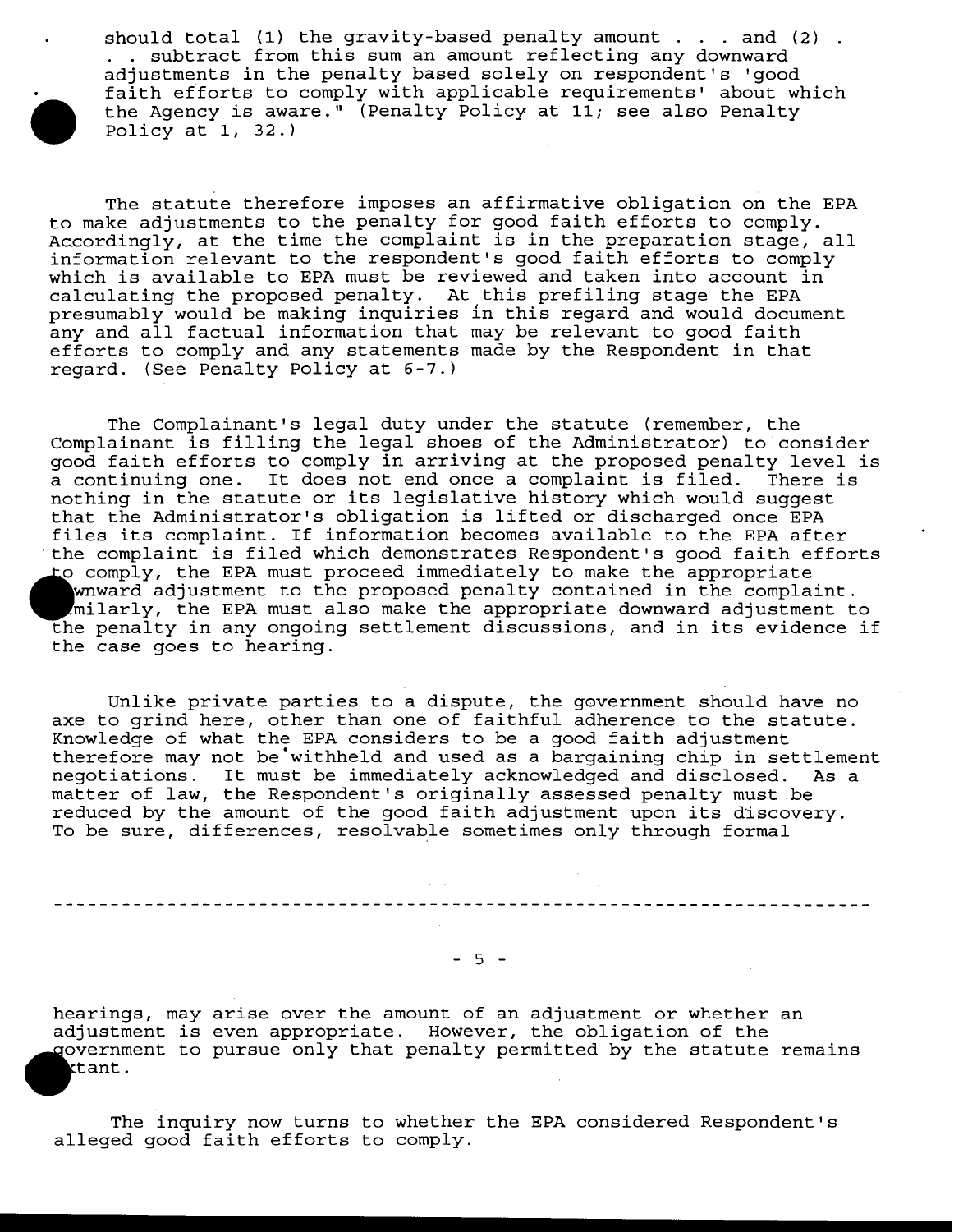Certain statements that the Respondent attributes to the Complainant raise concern as to whether the EPA considered Respondent's alleged good faith efforts. Counsel for Respondent asserts in an affidavit that a supervisor in the RCRA Enforcement Branch stated that no reduction in the eessed penalty would be made as a result of Mayline's voluntary<br>sclosure because there was no policy for such a reduction. (Talbert sclosure because there was no policy for such a reduction. fidavit 3.) He asserts further that counsel for Complainant informed him in a telephone conversation in March 1994 that "USEPA-Region V was not going to take into account Mayline's good faith efforts to comply with the regulations identified in the Complaint" (Talbert Affidavit  $8.$ ) Respondent's Vice President of Operations asserts by affidavit that he pointed out that good faith efforts to comply should be considered prior to issuing the complaint, and in reply, the supervisor responded that she was unaware of any such requirement in the RCRA Civil Penalty Policy. (Hemberger Affidavit 11.) Giving further pause for concern as to whether Complainant had a full appreciation of its responsibilities in this proceeding is the manner in which it apparently handled Respondent's request for the production of penalty worksheets. Respondent states that request for the production of penalty worksheets. Respondent states that there were no penalty calculation worksheets, yet they were produced later. These statements attributed to the Complainant are not contested by the Complainant.

Based on the facts that have been alleged and my review of all the pleadings and the prehearing exchanges, it is difficult to say with any reasonable degree of certainty whether the EPA considered Respondent's alleged good faith efforts to comply either before or after the complaint was issued. It may be that the EPA considered the Respondent's behavior and actions and considered them insufficient to warrant a "good faith" reduction in the penalty. But, the EPA has not said so. The EPA in its ponse to Respondent's motion appears to be relying on the defense that was under no obligation to consider good faith efforts to comply when preparing the complaint. If "good faith" information became available to the EPA subsequent to the filing of the complaint that would warrant a lesser penalty, then the EPA appears to be suggesting that settlement negotiations would be the forum in which to address the matter.

Under these circumstances, I believe it appropriate to require the Complainant to file a statement addressing (1)

 $- 6 -$ 

whether it considered Respondent's alleged good faith efforts to comply, (2) whether an adjustment to the proposed penalty level is warranted and, if so, the amount of the adjustment and, (3) the reasons why Respondent's alleged actions do not constitute good faith efforts to comply, if it is so determined. If an adjustment is warranted the complaint should be amended to so provide. Also, Complainant's prehearing exchange should also be amended to take the adjustment into account. If the EPA determines that no adjustment is warranted or if the Respondent objects to the adjustment that EPA makes, then Respondent may pursue this matter ing settlement discussions and at an evidentiary hearing, if cessary. The issue of whether the action and behavior of the spondent constituted good faith efforts to comply cannot be decided summarily based on the facts that have been alleged.

Respondent's request for sanctions against the Complainant including the payments of Respondent costs is denied. Relief, if any, is available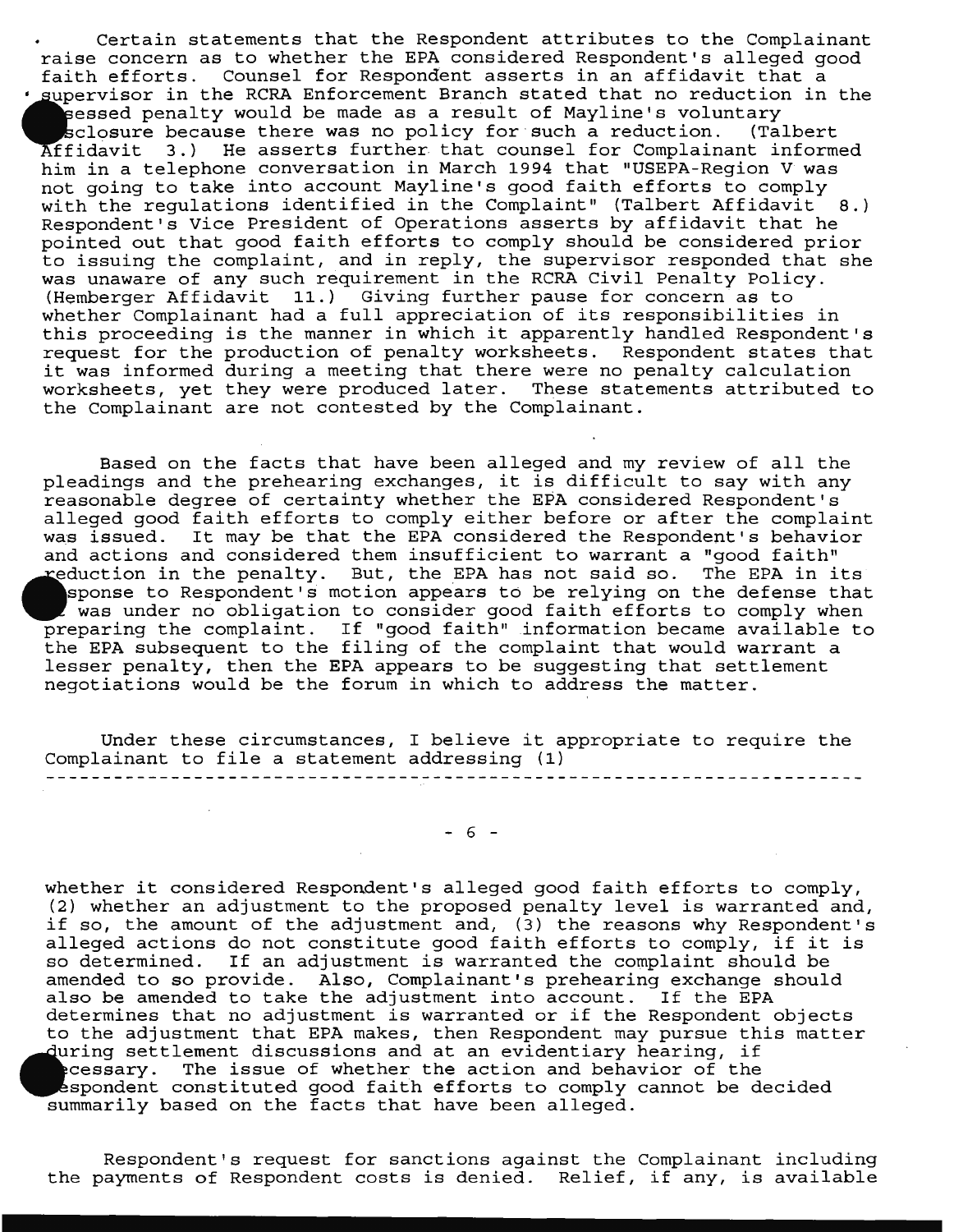.to a respondent only under the procedures found at 40 C.F.R. Part 17, after a final decision has been rendered.

. Motion for Other Discovery

Respondent requests an order to permit the taking of oral depositions of certain EPA Region V personnel who are potential adverse witnesses against Respondent in this matter. Respondent asserts that relevant and probative information regarding allegations in the complaint and the proposed penalty is not otherwise obtainable by Respondent without oral deposition.

Respondent wishes to inquire about Complainant's refusal to respond to requests for information during the time between the inspection and issuance of the complaint and statements of EPA personnel regarding applicability of the SQB exemption. Respondent alleges improper application of the Penalty Policy with regard to the seriousness of the violation and to its good faith efforts to ascertain the applicability of the federal regulations.

Complainant opposes the motion on grounds that the requested depositions would be both unnecessary and unduly burdensome. Complainant states that the Respondent has already had the opportunity to discuss the case extensively with EPA personnel.

Rule 22.19(f), in relevant part, provides for the taking of oral positions only upon a showing of good cause and upon a finding that the formation sought cannot be obtained by alternative methods. In light of my prior ruling, some of the information which Respondent seeks may be forthcoming when EPA makes its required filing. With respect to the other information it seeks, Respondent has failed to demonstrate that the information cannot be obtained by alternative methods, e.g.,

$$
-\frac{1}{2} \frac{1}{2} \left( \frac{1}{2} \left( \frac{1}{2} \left( \frac{1}{2} \left( \frac{1}{2} \left( \frac{1}{2} \left( \frac{1}{2} \left( \frac{1}{2} \left( \frac{1}{2} \left( \frac{1}{2} \left( \frac{1}{2} \left( \frac{1}{2} \left( \frac{1}{2} \left( \frac{1}{2} \right) \right) \right) \right) \right) \right) \right) \right) \right) \right) -\frac{1}{2} \left( \frac{1}{2} \left( \frac{1}{2} \left( \frac{1}{2} \left( \frac{1}{2} \left( \frac{1}{2} \left( \frac{1}{2} \left( \frac{1}{2} \left( \frac{1}{2} \left( \frac{1}{2} \right) \right) \right) \right) \right) \right) \right) \right) \right) -\frac{1}{2} \left( \frac{1}{2} \left( \frac{1}{2} \left( \frac{1}{2} \left( \frac{1}{2} \left( \frac{1}{2} \left( \frac{1}{2} \left( \frac{1}{2} \left( \frac{1}{2} \left( \frac{1}{2} \left( \frac{1}{2} \left( \frac{1}{2} \left( \frac{1}{2} \left( \frac{1}{2} \left( \frac{1}{2} \left( \frac{1}{2} \left( \frac{1}{2} \right) \right) \right) \right) \right) \right) \right) \right) \right) \right) \right) -\frac{1}{2} \left( \frac{1}{2} \left( \frac{1}{2} \left( \frac{1}{2} \left( \frac{1}{2} \left( \frac{1}{2} \left( \frac{1}{2} \left( \frac{1}{2} \left( \frac{1}{2} \left( \frac{1}{2} \left( \frac{1}{2} \left( \frac{1}{2} \left( \frac{1}{2} \left( \frac{1}{2} \left( \frac{1}{2} \right) \right) \right) \right) \right) \right) \right) \right) \right) \right) \right) -\frac{1}{2} \left( \frac{1}{2} \left( \frac{1}{2} \left( \frac{1}{2} \left( \frac{1}{2} \left( \frac{1}{2} \left( \frac{1}{2} \left( \frac{1}{2}
$$

- 7 -

interrogatories. Accordingly, the motion for the taking of oral depositions is denied.

III. Motion for Prehearing Settlement Conference

Respondent requests an order directing the parties to appear before the Judge for purposes of settlement of the case and any other matters to pedite disposition of this proceeding. Without such a conference, it  $\Lambda$ leges it will suffer undue prejudice and will be forced to proceed to hearing without having been afforded a reasonable opportunity to reach a nearing without having been afforded a reasonable opportunity to reach a<br>settlement. It asserts that it was informed by Complainant in March 1994 seccrement. It asserts that it was informed by comprainant in march 19.<br>that no reduction in the assessed penalty will be made without a formal hearing.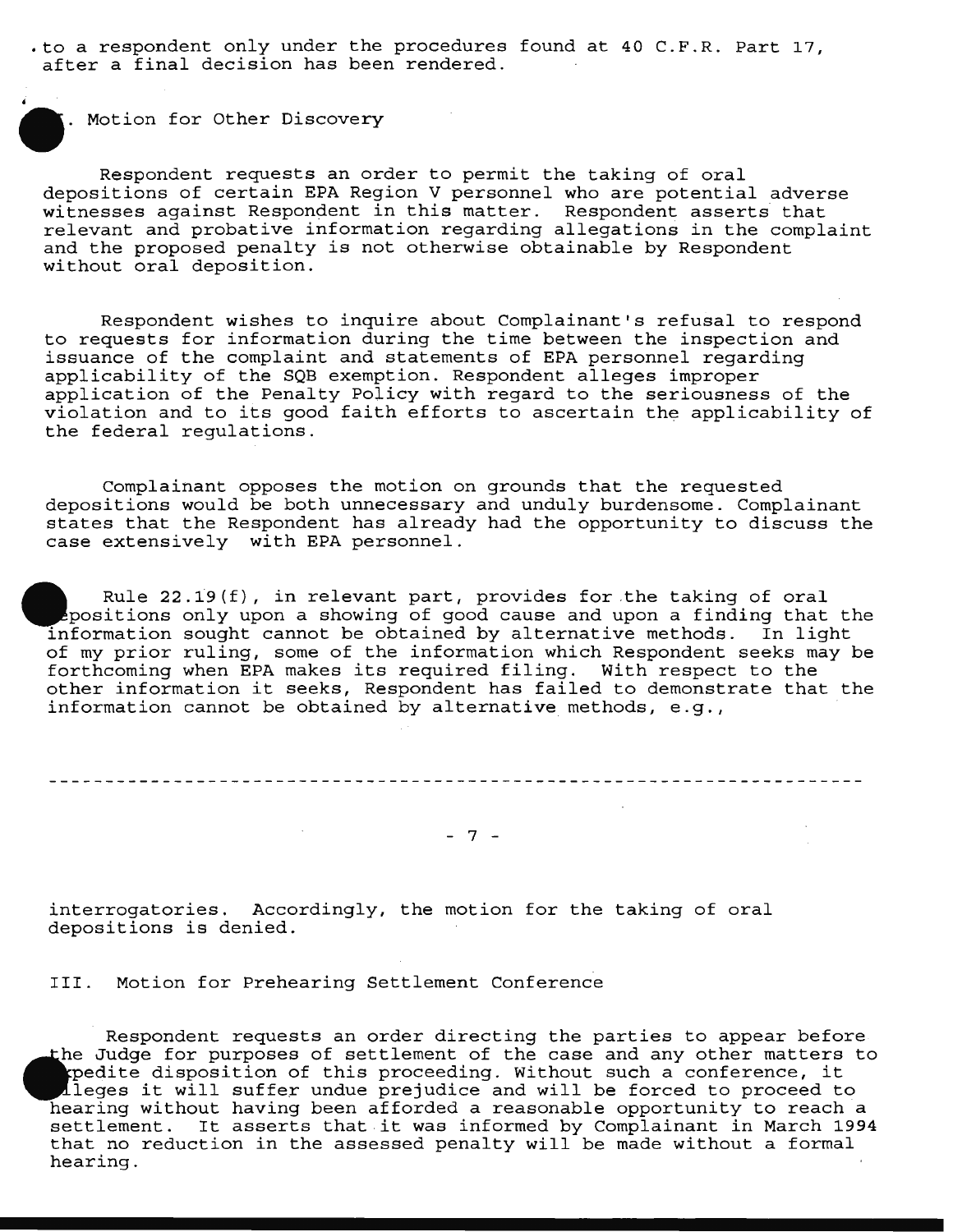Settlement conferences are generally held between the parties, not before the Presiding Judge. If the parties are having particular difficulties in attempting to settle the case, a request may be made to Ihe undersigned for the appointment of another Judge to serve as a utral to assist the parties in reaching settlement. 3/ The parties ly make such a request if their attempts to settle do not succeed. Accordingly, the request for a prehearing settlement conference with the Presiding Judge will be denied.

3/ See Administrative Dispute Resolution Act, 5 U.S.C.A. 571- 579 (1990) and In Re Geron Furniture Inc., Docket No. EPCRA-09- 94-0009, Order Concerning the Use of Alternative Dispute Resolution In Enforcement Cases, dated August 30, 1994.

To the extent the Respondent's motion requests a prehearing conference to consider other matters designed to expedite the case, the motion is well taken. However, before convening such a prehearing conference, I believe it advisable to await the Complainant's filing required by this order and the subsequent settlement discussions as contemplated herein. Respondent's motion for a prehearing conference to consider other matters designed to expedite the case may be renewed at that time.

IV. Motion for Issuance of Subpoenas

In light of the requirements of this order, i.e., the required ling by the EPA and the directive for the resumption of settlement discussions, no action will be taken at this time on Respondent's motion for the issuance of subpoenas to compel testimony at the hearing. Respondent may renew its request for the subpoenas if it appears an evidentiary hearing is necessary.

 $-8 -$ 

ORDERED:

- A. On or before January 27, 1995, Complainant shall file a statement addressing (1) whether it has considered Respondent's alleged good faith efforts to comply, (2) whether an adjustment to the proposed penalty level is warranted based on those alleged efforts and, if so, the amount of the adjustment and, (3) the reasons why Respondent's alleged actions do not constitute good faith efforts to comply, if it is so determined. If an adjustment is warranted, the complaint shall be amended to so provide. The Complainant's prehearing exchange shall also be amended to take the adjustment into account.
- B. Respondent's Motion to Dismiss is denied.